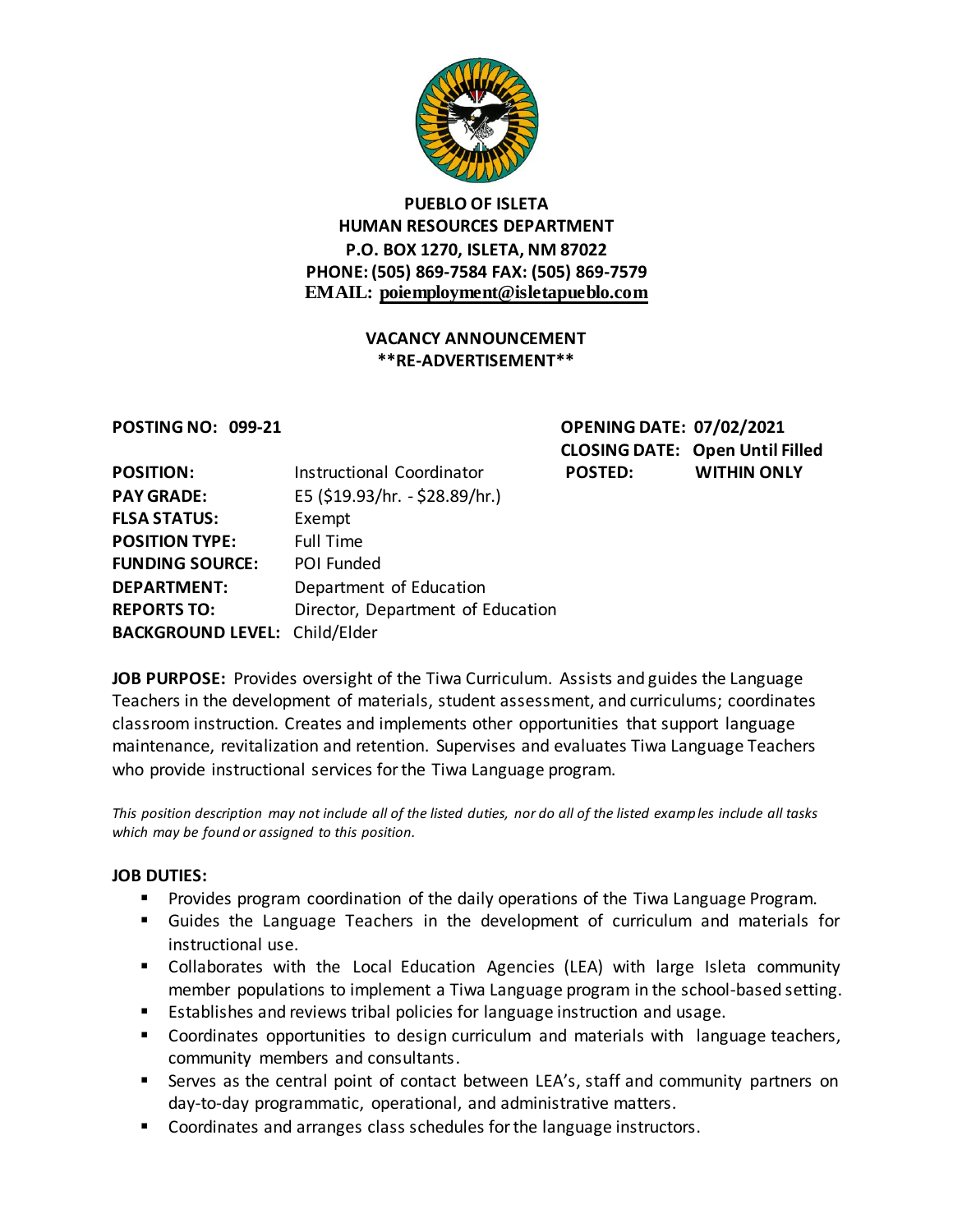- Identifies and seeks sources of technical assistance at the state and tribal level to ensure compliance with procedural guidelines and criteria for certification of Tiwa language teachers.
- Establishes and monitors annual logs of participants and progress in the language program.
- Researches and collects data for program evaluations, reports, and grants.
- May assist with grant and/or proposal writing as appropriate to the objectives and funding nature of the program. .
- Maintains program/project/grant records and resources
- **Promotes communication and collaboration among all staff members regarding program** related activities.
- Maintains current working knowledge of trends in language programs and curriculum.
- **Enhances professional growth and development through participation in seminars,** educational workshops, classes and conferences.
- **Implements program services in accordance with approved grant or contract** requirements.
- **Work in the capacity of a substitute Language teacher as required.**
- **Performs other duties as assigned.**

## **SUPERVISION RESPONSIBILITIES:**

- Supervises language teachers; provides coaching, counseling, training and feedback to employees; assigns, reviews, and delegates work and job responsibilities to designated staff.
- Hires, evaluates, disciplines and develops teaching staff.

## **MINIMUM QUALIFICATIONS/REQUIREMENTS:**

- **Bachelor's Degree in Education or related field.**
- **TWO years of experience in a classroom or instructional setting.**
- Registered Isleta tribal member with some fluency in the Tiwa language.
- **Must be able to pass background check, with NO prior convictions of any felonies.**
- **Must be able to comply with the Pueblo of Isleta Drug Free Workplace policies.**
- **Must have fingerprinting completed prior to employment.**

# **KNOWLEDGE, SKILL AND ABILITY REQUIREMENTS:**

- Knowledge of applicable federal, state, county and local laws, regulations, and requirements.
- Knowledge in the traditional teachings, dances, songs, stories, or arts and crafts of the pueblo.
- Knowledge and understanding of youth learning principles and of a wide range of training methods, techniques, and formats.
- Knowledge of curriculum development and preparation procedures.
- Knowledge of budget preparation.
- Skill in preparing, reviewing, and analyzing operational/financial reports.
- Skill in supervising, training, and evaluating assigned staff.
- Skill in operating various word-processing, spreadsheets, and database software programs in a Windows environment.
- **Ability to exercise independent judgment.**
- Ability to design, develop, implement, and evaluate training plans, curricula, and methodology.